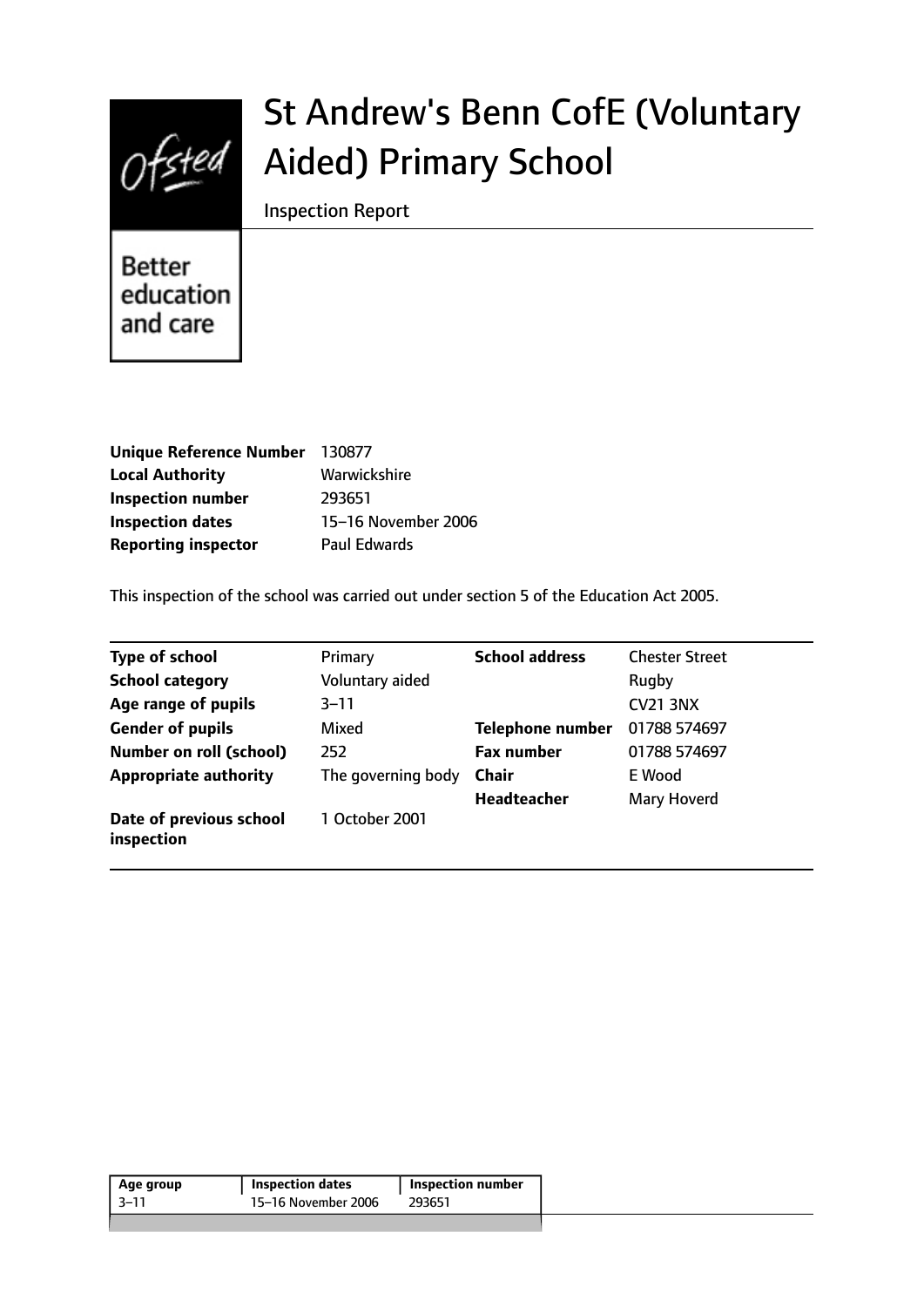© Crown copyright 2006

Website: www.ofsted.gov.uk

This document may be reproduced in whole or in part for non-commercial educational purposes, provided that the information quoted is reproduced without adaptation and the source and date of publication are stated.

Further copies of this report are obtainable from the school. Under the Education Act 2005, the school must provide a copy of this report free of charge to certain categories of people. A charge not exceeding the full cost of reproduction may be made for any other copies supplied.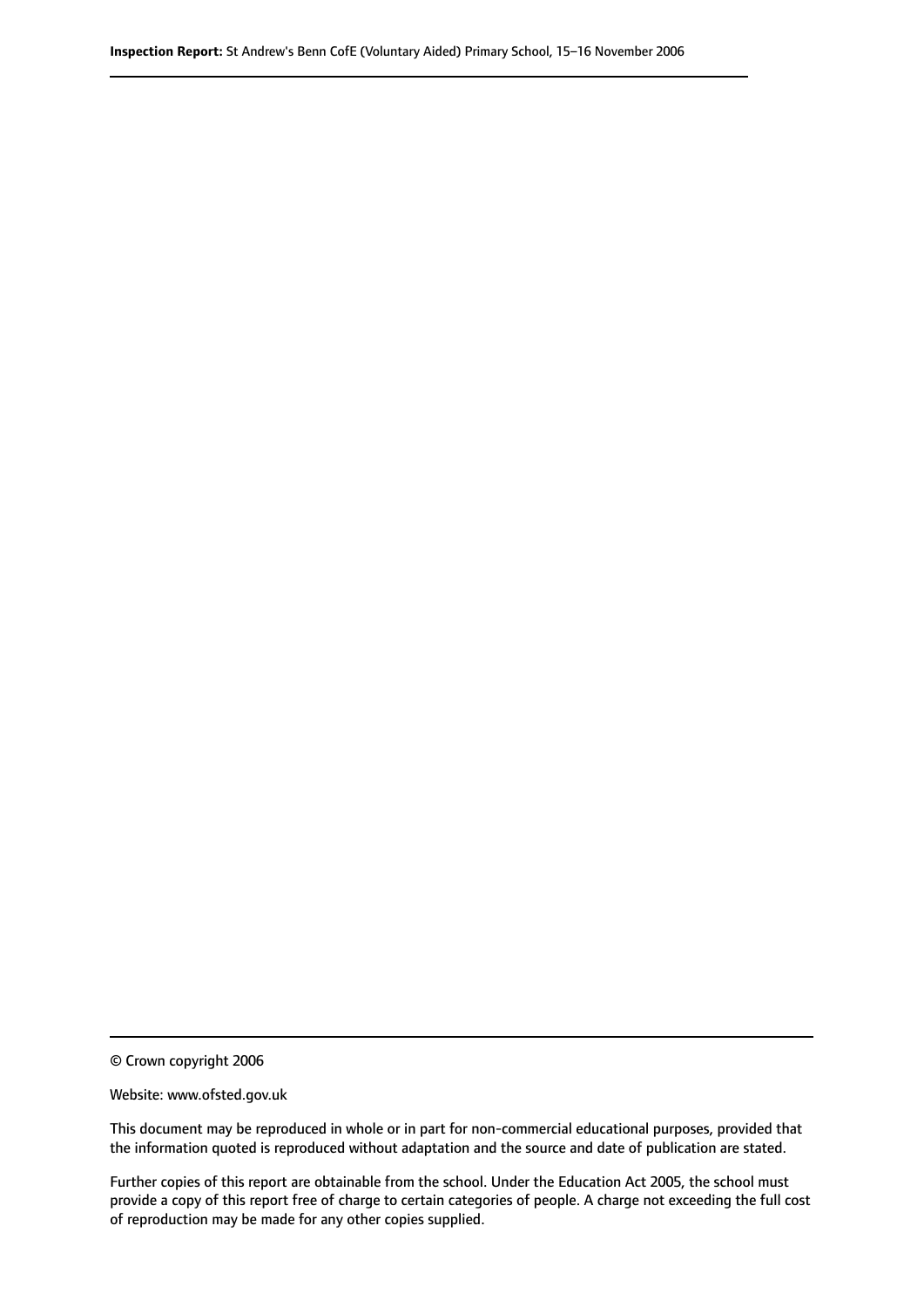# **Introduction**

The inspection was carried out by three Additional Inspectors.

# **Description of the school**

St Andrew's Benn is a larger-than-average primary school. A significant proportion of the pupils are from minority ethnic backgrounds and a small minority are at an early stage of learning English. The percentage of pupils with learning difficulties is average. The proportion of pupils joining the school part-way through the year is greater than that seen nationally. During the last six months, two temporary headteachers have been in charge of the school. A substantive headteacher has been appointed and will join the school in April.

# **Key for inspection grades**

| Grade 1 | Outstanding  |
|---------|--------------|
| Grade 2 | Good         |
| Grade 3 | Satisfactory |
| Grade 4 | Inadequate   |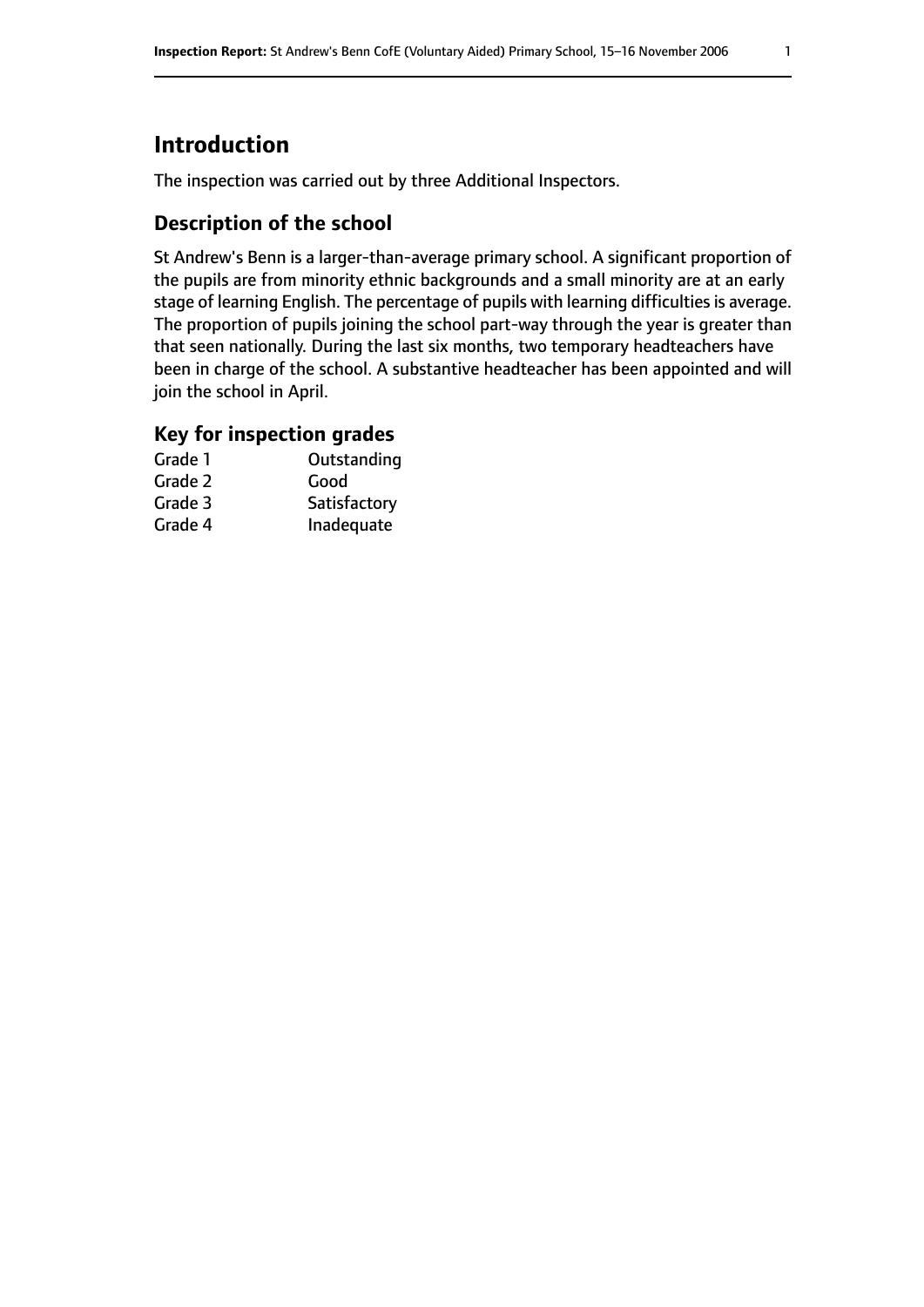# **Overall effectiveness of the school**

#### **Grade: 4**

In accordance with section 13 (3) of the Education Act 2005, Her Majesty's Chief Inspector is of the opinion that this school requires significant improvement, because it is performing significantly less well than in all the circumstances it could reasonably be expected to perform. The school is therefore given a Notice to Improve. Significant improvement is required in relation to the achievement of pupils and the effectiveness of leadership and management.

The school fails to provide an adequate standard of education and the current leadership recognises this to be the case. Inadequate leadership and management have resulted in pupils not doing as well as they should by the end of Year 6, particularly in mathematics and science.

When children enter the Nursery class, their skills are well below those expected for their age. They are provided with a good start to their education in the Nursery and Reception classes. A stimulating environment and good teaching ensure the children achieve well, although their skills are still below the levels expected for pupils of their age when they enter Year 1. Good teaching continues throughout Years 1 and 2 and pupils are well prepared for the next stage of education. Progress in Key Stage 2 is unsatisfactory however. Pupils have fallen significantly short of what they are capable of achieving by the end of Year 6. This is because teachers have not had the benefit of effective procedures to identify how well pupils are doing so they can then plan sufficiently challenging work, particularly for the more able in mathematics. These procedures are now in place and teaching is satisfactory overall because teachers are now making good use of assessments.

Pupils' personal development is satisfactory. The school works hard to promote healthy lifestyles. There is a good range of sporting and health activities and pupils respond well to them. Most pupils behave well, although a small number are easily distracted when lessons lose pace or lack interest. The decline in attendance has been reversed and it is now satisfactory. Pupils are encouraged to take a full part in the life of the community and the school council provides them with opportunities to express their views. The care, guidance and support provided for pupils are satisfactory. Parents rightly feel that their children are well looked after and pupils say they feel well cared for. Arrangements for supporting pupils' academic progress in lessons are satisfactory and improving. The curriculum is satisfactory; all subjects are covered, but it lacks excitement. The absence of clear, structured planning in science means that pupils do not build effectively on previous learning.

Leadership and management are inadequate because until recently they have not previously provided a clear enough guide to teachers on how to make better use of assessment information when planning work and improving the quality of teaching to raise pupils' achievement. The temporary leadership, with the support of the local authority (LA), has begun to address these weaknesses but the impact is too recent to have resulted in better achievement. However, improvements seen, particularly in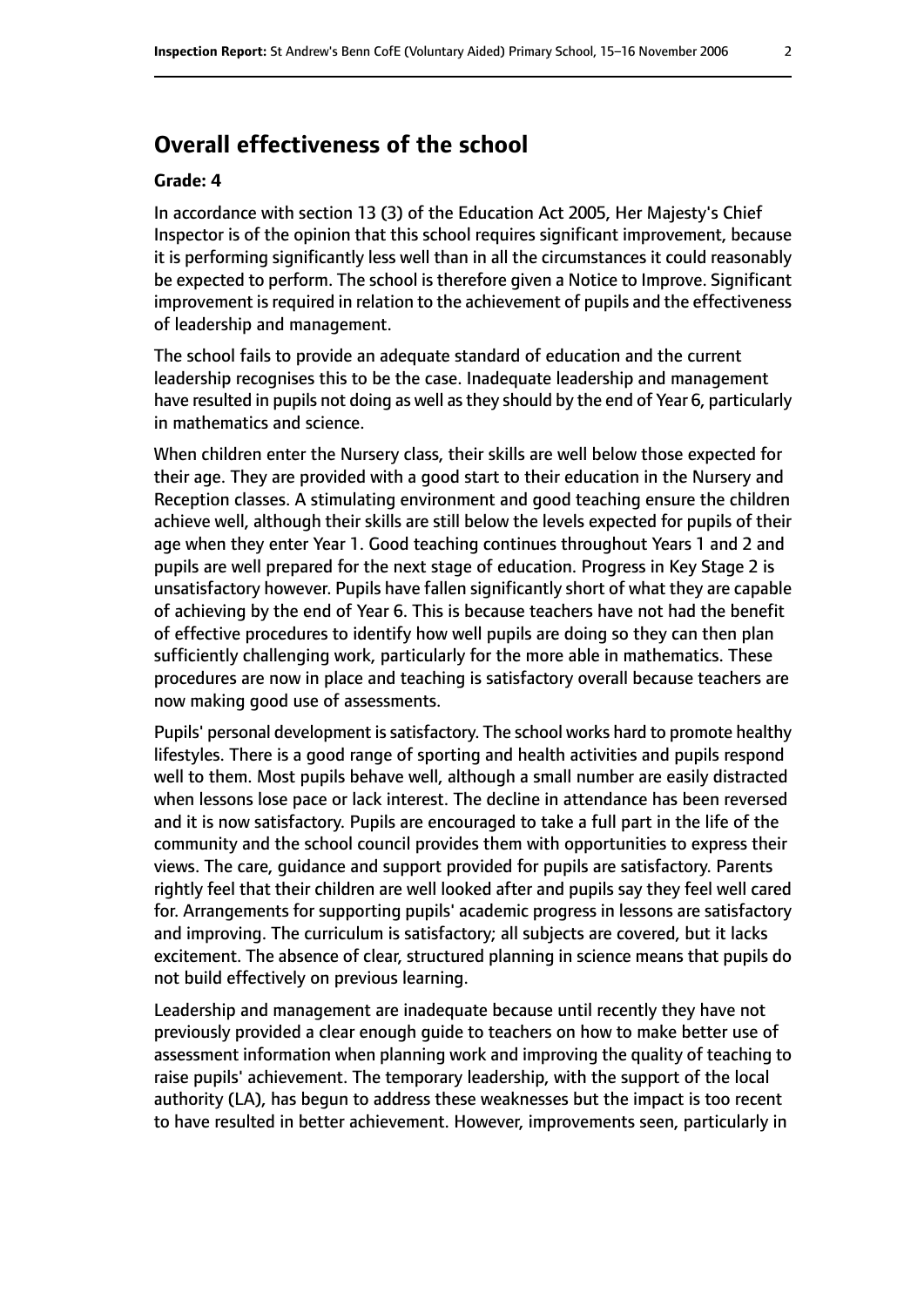the effectiveness of subject leaders, and clear, albeit temporary, leadership, show that the school has satisfactory capacity to improve.

#### **What the school should do to improve further**

- Ensure that planning and teaching in science at Key Stage 2 provide a clear structure which helps pupils to build on previous learning without repeating work.
- Provide more challenging work for above-average pupils in mathematics at Key Stage 2.
- Develop the school's monitoring procedures to ensure more consistent guidance and support for teachers on how to make effective use of assessment information when planning work so that it has a positive impact on pupils' progress.

# **Achievement and standards**

#### **Grade: 4**

In Year 6, standards are broadly average. However, pupils' achievement is inadequate overall. When children enter the Nursery class their skills are well below the levels expected for pupils of their age. They make good progress throughout the Foundation Stage and in Years 1 and 2. However, progress in Key Stage 2 is inadequate and the good start children make in the Foundation Stage and Key Stage 1 is not built on. Although there are signs that the rate of progress pupils are making is improving, a legacy of underachievement results in standards not being good enough. Over the past three years, too few pupils have achieved as well as they should in mathematics and science. The picture is similar for pupils currently in Year 6 and, to a lesser extent, those in Year 5.

Pupils with learning difficulties make satisfactory progress throughout the school because their needs are identified early and they are provided with a good level of support. They make good progress, however, in the Foundation Stage and Key Stage 1 in their acquisition of English.

# **Personal development and well-being**

#### **Grade: 3**

Pupils know how to stay fit and healthy. They are complimentary about school meals and like the extra fruit they now get. Older pupils are sure that any problems they have will be sorted out and that behaviour in school has improved this year. Behaviour is good most of the time but occasionally, when the pace of lessons slows, pupils fidget and lose concentration. Older pupils enjoy their additional responsibilities, particularly when they help out at lunchtimes with the youngest children because, 'They're really happy all the time'. However, pupils do not take sufficient responsibility for their own learning, particularly in science, where teaching tends to be too prescriptive. They know how to stay safe because this aspect of their education is taught well. Pupils can name all the first aiders in school and when they had their last fire drill. They enjoy coming to school and their attendance has improved. It is now satisfactory. Pupils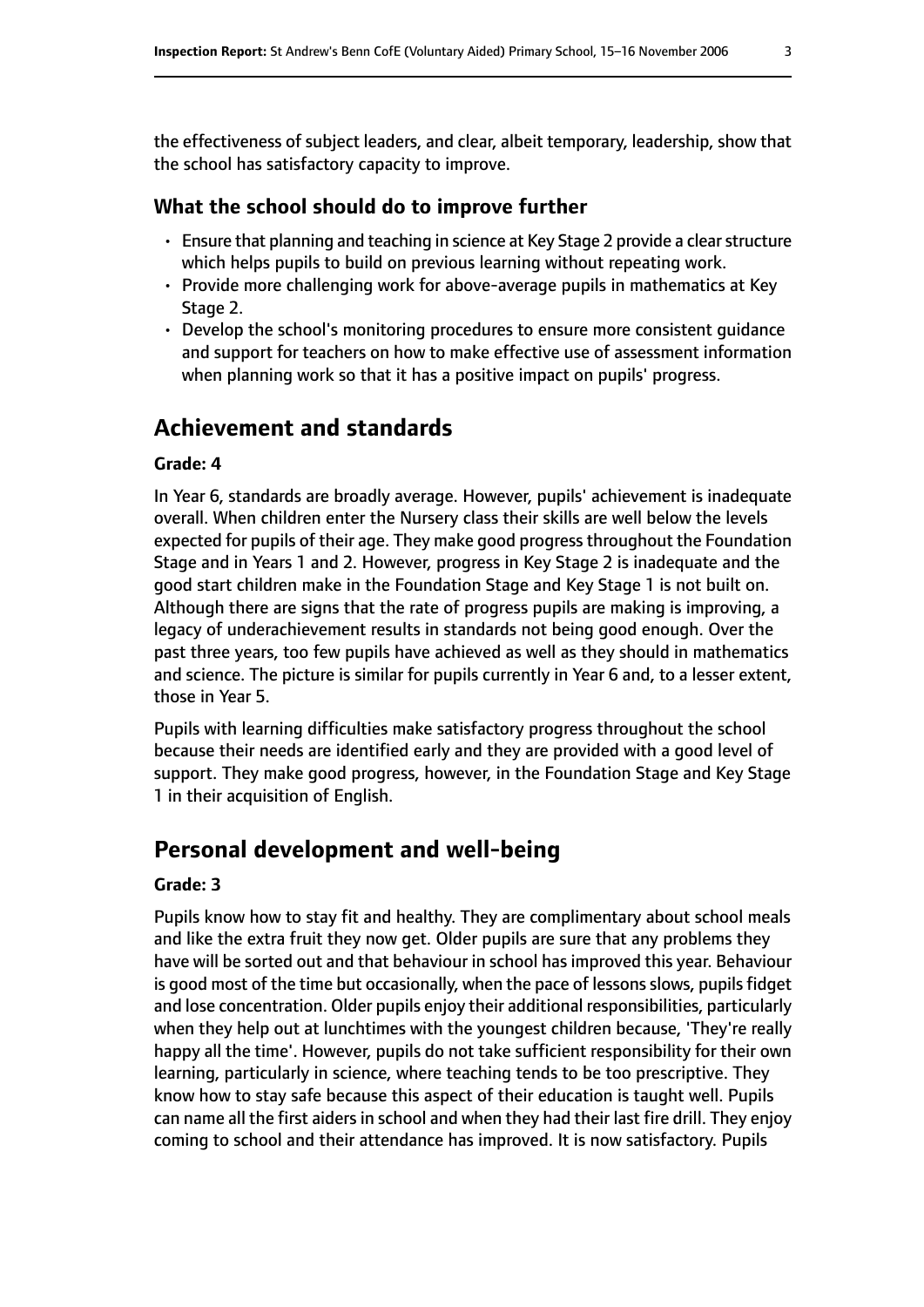undertake a satisfactory amount of work in the local community, including raising money for charities, for example, through organising cake and toy sales. Pupils' spiritual, moral, social and cultural development is satisfactory. They have a growing understanding of some other cultures, because of the admittance of several pupils from Poland and Portugal.

Pupils' influence on how their school is run is satisfactory. The school council has improved playground facilities and instigated the purchase of extra musical instruments. Pupils' increasing awareness of the importance of teamwork, combined with the average standards they attain by Year 6, equips them satisfactorily for the next stage in their education.

# **Quality of provision**

# **Teaching and learning**

#### **Grade: 3**

As a result of improved monitoring and additional teacher training the quality of teaching has risen this year and is now satisfactory. Most lessons are well prepared and pupils are informed clearly what they are going to learn and why. Relationships between staff and pupils are good and pupils enjoy their learning. Many lessons provide pupils with good opportunities to discuss their learning in pairs or groups. This is good when it occurs because it increases their confidence and gives them some control over their own learning. In a few lessons, in Key stage 2, the pace of learning is still too slow and it is at these times that some pupils' behaviour slips. In science, teachers do not give pupils enough opportunities to plan their own investigations. Teaching in this subject is frequently too prescriptive in Key Stage 2 and pupils do not have the opportunity to find things out for themselves and to learn from their own mistakes.

## **Curriculum and other activities**

#### **Grade: 3**

Children in the Foundation Stage get off to a good start because they have well-planned, interesting activities which motivate them to learn. However, the outdoor classroom is not used consistently enough to promote their learning in all aspects of their curriculum. Children see it more as a playground than an extension to their classrooms. Elsewhere, subjects are generally taught in sufficient depth, although there is too much repetition in science, and planning in this subject does not identify how pupils can build on previous learning. The school has rightly identified that there are too few opportunities for pupils to develop literacy and numeracy skills in other subjects. The school makes good provision for the pupils' personal, social and health education, enabling them to become very aware of the benefits of eating healthily and participating in physical activities. There is a good range of additional activities that enrich the curriculum. For example, the pupils enjoy the wide range of musical tuition, particularly the steel band and the opportunities to perform in public. Themed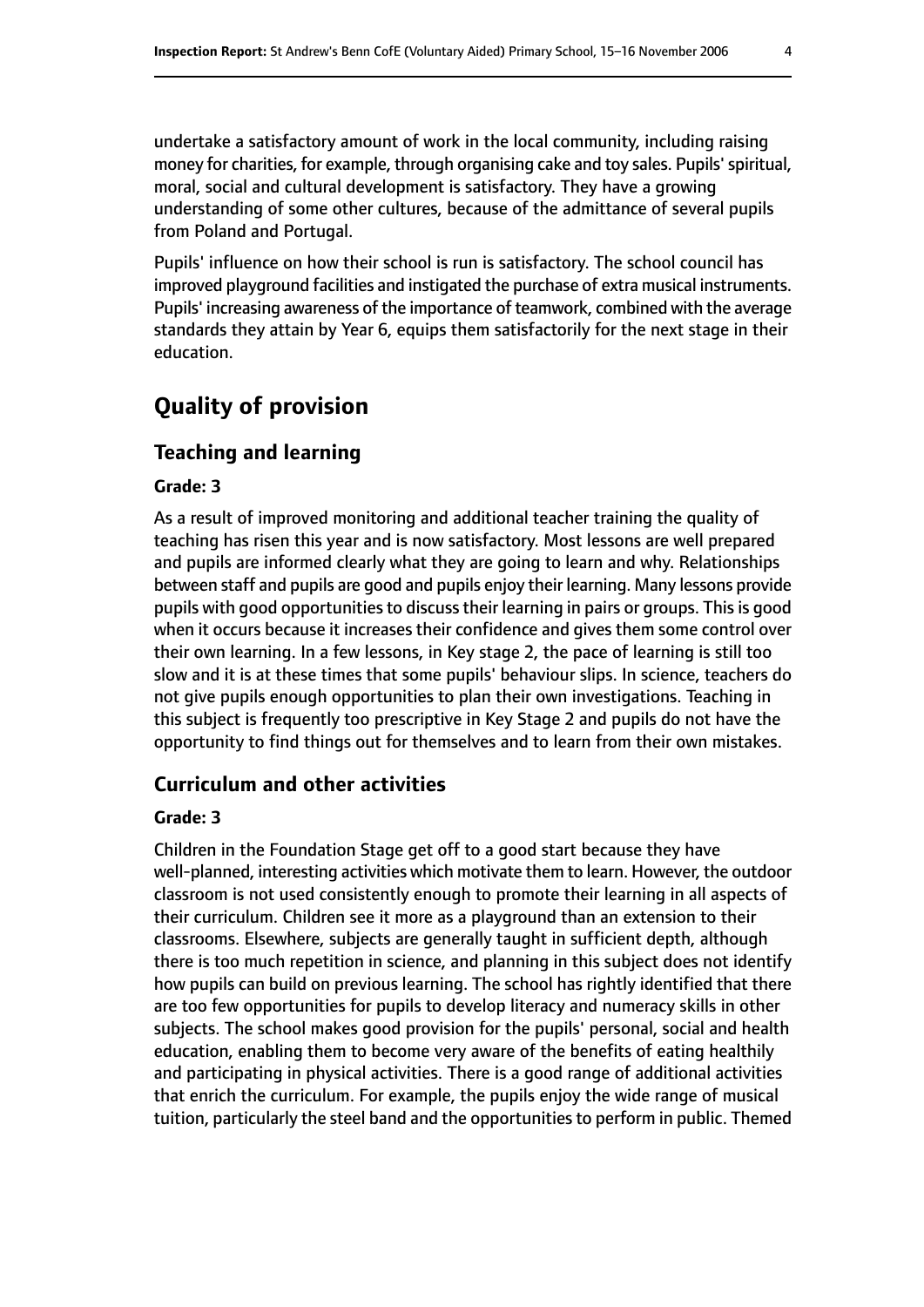days, visitors and visits to places of interest also add interest to the curriculum and help to stimulate the pupils' interest in learning.

### **Care, guidance and support**

#### **Grade: 3**

The school is providing satisfactory care for its pupils. Child protection procedures meet government requirements. Pupils are well looked after and are provided with good guidance on how to keep safe and who to approach if they have problems. Those pupils who enter the school part-way through the year are provided with satisfactory guidance and support, enabling them to settle into school well. Academic guidance is satisfactory and improving and is now helping pupils to make improved progress. Pupils are aware of their targets for learning through guidance in their books. There are examples of very good marking but it is inconsistent and not all teachers are offering sufficient guidance to pupils on how they might improve their work.

# **Leadership and management**

#### **Grade: 4**

Until recently there has been a lack of direction and a clear strategy as to how the school would address the underachievement of pupils in Key Stage 2; there has been no substantive headteacher to lead and take responsibility. The result of this has been insufficient guidance to teachers as to how they could improve the rate of pupils' progress in Key Stage 2. Recent good guidance from the acting headteachers and good support from the LA have begun to help the school deal with this issue but there is still some way to go to ensure that all pupils are doing as well as they should. Curriculum leaders are now more aware of their responsibilities and they now have a reasonable understanding of how to improve the quality of learning in their subjects. However, there has been insufficient monitoring by senior staff and curriculum leaders need consistent guidance and support to allow their understanding to lead to actions which will have sustained impact. Governors give satisfactory support but do not challenge the school sufficiently. Through the intervention of the LA and the good work undertaken by the acting headteachers, the school has a clear picture of its performance. This has resulted in improved teaching. Pupils now make better progress in lessons and there is a sound capacity for further improvement. However, plans for improvement have yet to be established.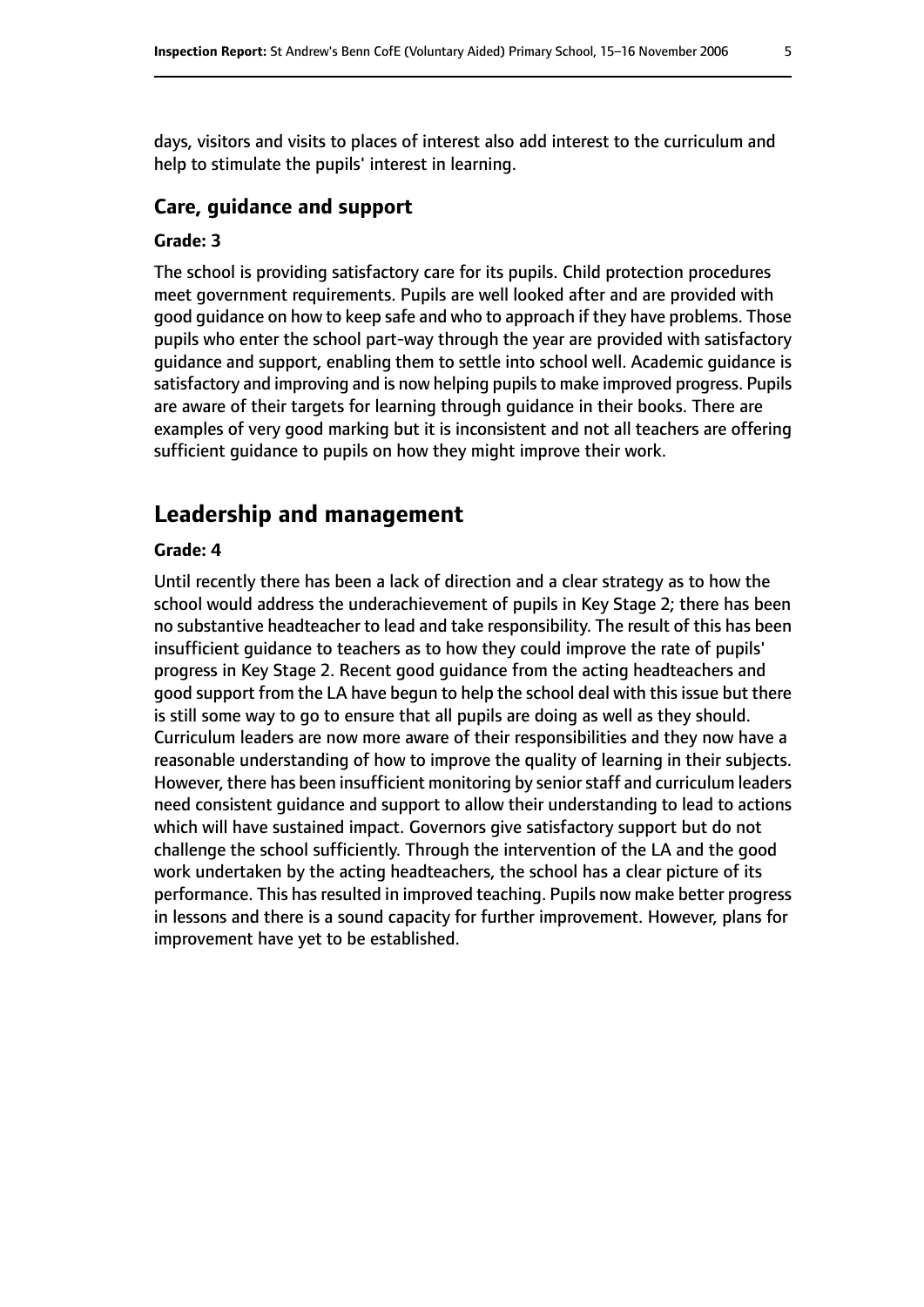**Any complaints about the inspection or the report should be made following the procedures set out inthe guidance 'Complaints about school inspection', whichis available from Ofsted's website: www.ofsted.gov.uk.**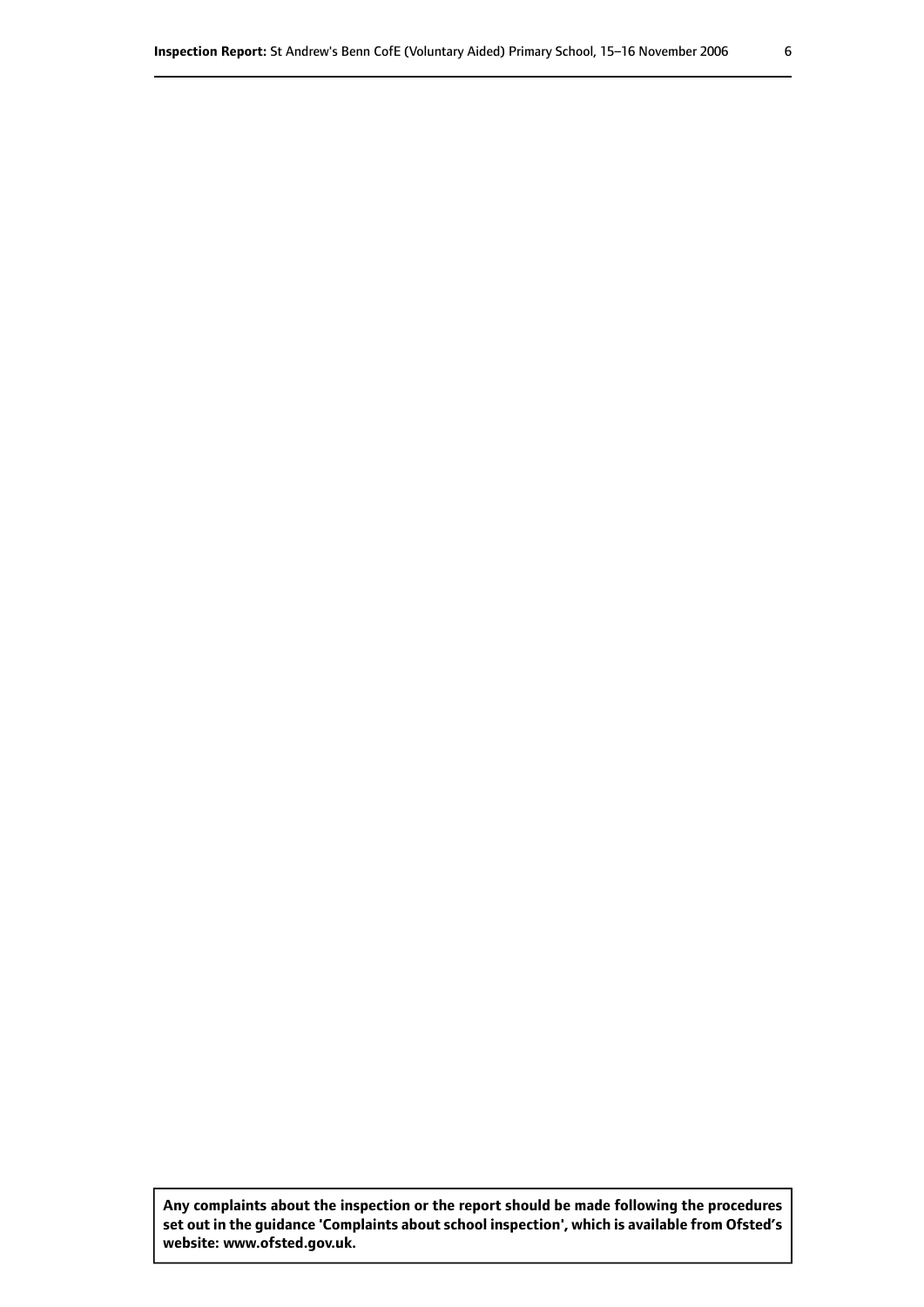# **Inspection judgements**

| Key to judgements: grade 1 is outstanding, grade 2 good, grade 3 satisfactory, and grade 4 | <b>School</b>  |
|--------------------------------------------------------------------------------------------|----------------|
| inadeauate                                                                                 | <b>Overall</b> |

# **Overall effectiveness**

| How effective, efficient and inclusive is the provision of education, integrated<br>care and any extended services in meeting the needs of learners? | 4  |
|------------------------------------------------------------------------------------------------------------------------------------------------------|----|
| How well does the school work in partnership with others to promote learners'<br>well-being?                                                         |    |
| The quality and standards in the Foundation Stage                                                                                                    |    |
| The effectiveness of the school's self-evaluation                                                                                                    |    |
| The capacity to make any necessary improvements                                                                                                      |    |
| Effective steps have been taken to promote improvement since the last<br>inspection                                                                  | No |

# **Achievement and standards**

| How well do learners achieve?                                                                               |   |
|-------------------------------------------------------------------------------------------------------------|---|
| The standards <sup>1</sup> reached by learners                                                              |   |
| How well learners make progress, taking account of any significant variations between<br>groups of learners | 4 |
| How well learners with learning difficulties and disabilities make progress                                 | 4 |

# **Personal development and well-being**

| How good is the overall personal development and well-being of the<br>learners?                                  |  |
|------------------------------------------------------------------------------------------------------------------|--|
| The extent of learners' spiritual, moral, social and cultural development                                        |  |
| The behaviour of learners                                                                                        |  |
| The attendance of learners                                                                                       |  |
| How well learners enjoy their education                                                                          |  |
| The extent to which learners adopt safe practices                                                                |  |
| The extent to which learners adopt healthy lifestyles                                                            |  |
| The extent to which learners make a positive contribution to the community                                       |  |
| How well learners develop workplace and other skills that will contribute to<br>their future economic well-being |  |

# **The quality of provision**

| How effective are teaching and learning in meeting the full range of the<br>  learners' needs?                      |  |
|---------------------------------------------------------------------------------------------------------------------|--|
| $\mid$ How well do the curriculum and other activities meet the range of needs<br>$\mid$ and interests of learners? |  |
| How well are learners cared for, quided and supported?                                                              |  |

 $^1$  Grade 1 - Exceptionally and consistently high; Grade 2 - Generally above average with none significantly below average; Grade 3 - Broadly average to below average; Grade 4 - Exceptionally low.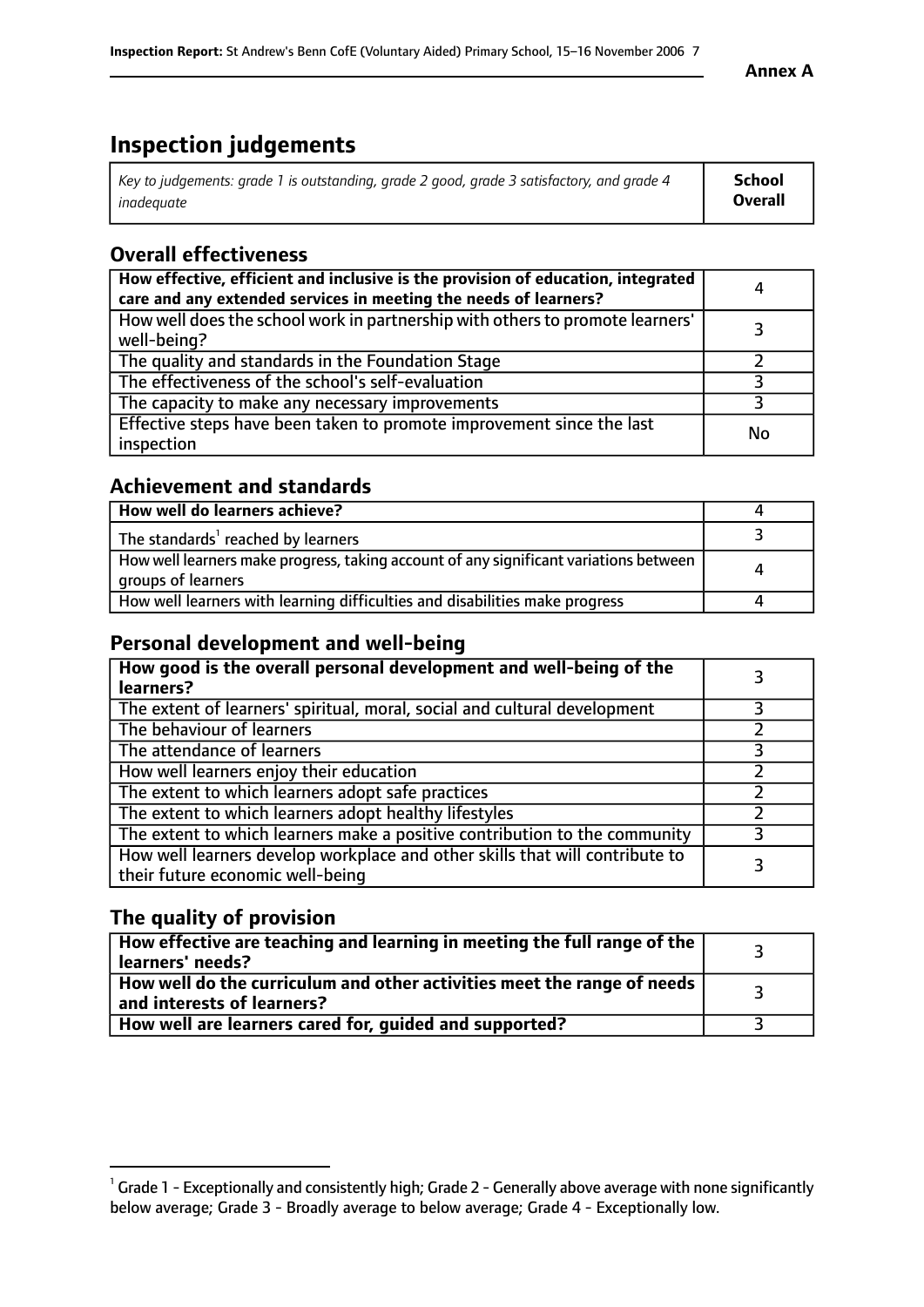# **Leadership and management**

| How effective are leadership and management in raising achievement<br>and supporting all learners?                                              |           |
|-------------------------------------------------------------------------------------------------------------------------------------------------|-----------|
| How effectively leaders and managers at all levels set clear direction leading<br>to improvement and promote high quality of care and education |           |
| How effectively performance is monitored, evaluated and improved to meet<br>challenging targets                                                 |           |
| How well equality of opportunity is promoted and discrimination tackled so<br>that all learners achieve as well as they can                     |           |
| How effectively and efficiently resources, including staff, are deployed to<br>achieve value for money                                          | 4         |
| The extent to which governors and other supervisory boards discharge their<br>responsibilities                                                  |           |
| Do procedures for safequarding learners meet current government<br>requirements?                                                                | Yes       |
| Does this school require special measures?                                                                                                      | <b>No</b> |
| Does this school require a notice to improve?                                                                                                   | Yes       |